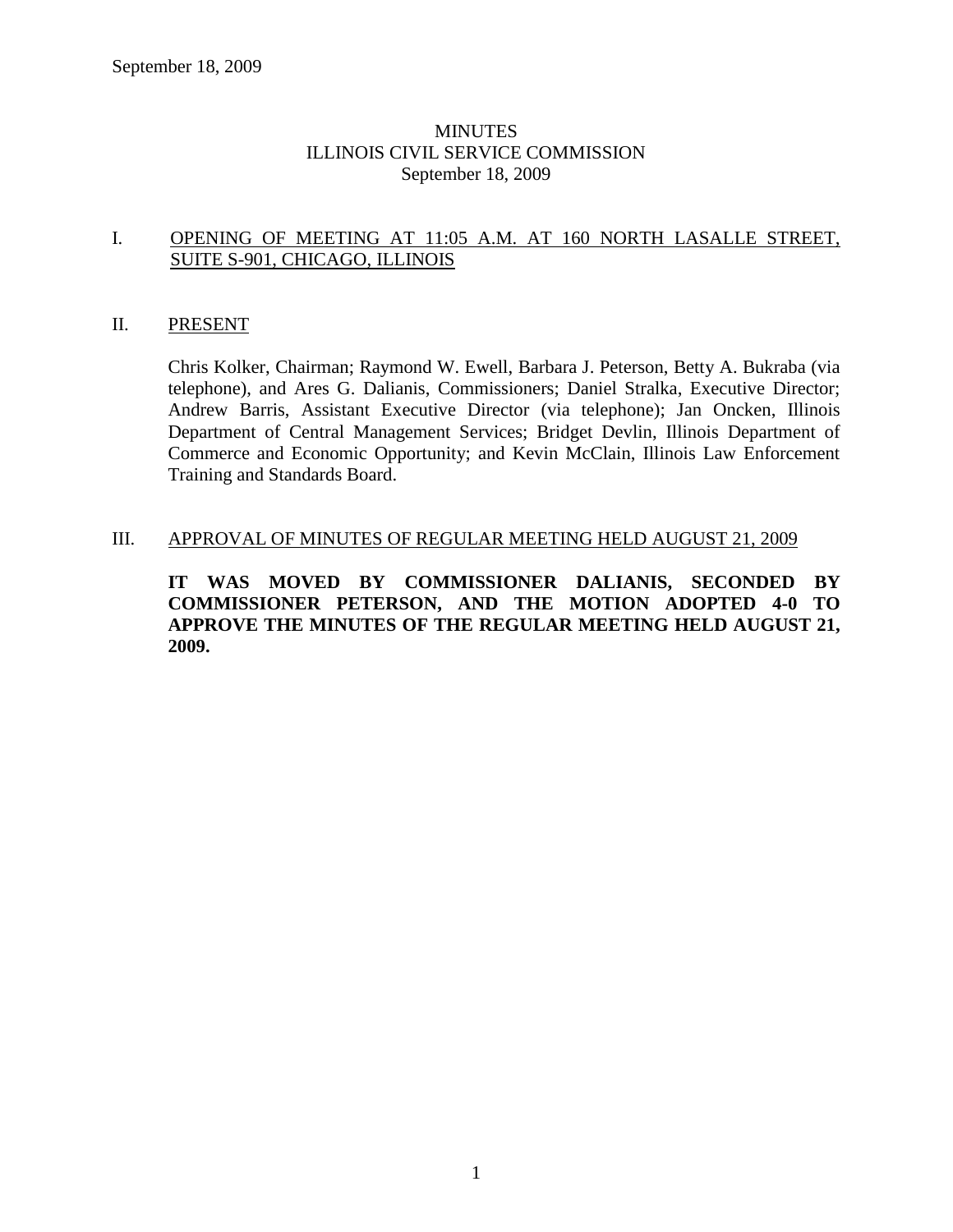#### IV. EXEMPTIONS UNDER SECTION 4d(3) OF THE PERSONNEL CODE

# A. Report on Exempt Positions

|                                       | Total            | Number of Exempt |
|---------------------------------------|------------------|------------------|
| Agency                                | <b>Employees</b> | Positions        |
|                                       |                  |                  |
|                                       |                  |                  |
|                                       |                  |                  |
|                                       |                  |                  |
|                                       |                  |                  |
|                                       |                  |                  |
| Children and Family Services 3,096 49 |                  |                  |
|                                       |                  |                  |
|                                       |                  |                  |
|                                       |                  |                  |
|                                       |                  |                  |
|                                       |                  |                  |
|                                       |                  |                  |
|                                       |                  |                  |
|                                       |                  |                  |
|                                       |                  |                  |
|                                       |                  |                  |
|                                       |                  |                  |
|                                       |                  |                  |
|                                       |                  |                  |
|                                       |                  |                  |
|                                       |                  |                  |
|                                       |                  |                  |
|                                       |                  |                  |
|                                       |                  |                  |
|                                       |                  |                  |
|                                       |                  |                  |
|                                       |                  |                  |
|                                       |                  |                  |
|                                       |                  |                  |
|                                       |                  |                  |
|                                       |                  |                  |
|                                       |                  |                  |
|                                       |                  |                  |
|                                       |                  |                  |
|                                       |                  |                  |
|                                       |                  |                  |
|                                       |                  |                  |
|                                       |                  |                  |
|                                       |                  |                  |
|                                       |                  |                  |
|                                       |                  |                  |
|                                       |                  |                  |
|                                       |                  |                  |
|                                       |                  |                  |
|                                       |                  |                  |
|                                       |                  |                  |
|                                       |                  |                  |
|                                       |                  |                  |
|                                       |                  |                  |
|                                       |                  |                  |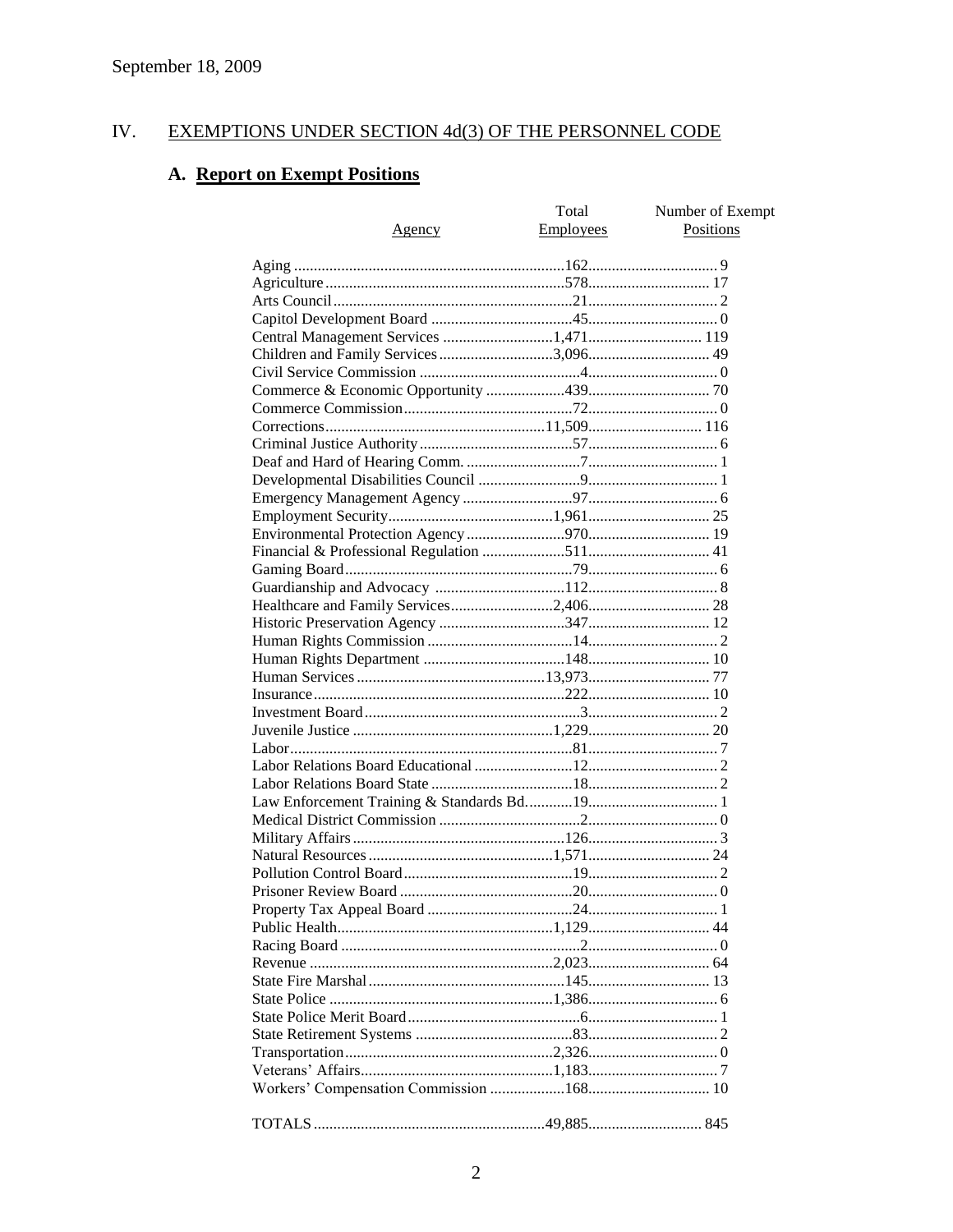### **B. Governing Rule - Jurisdiction B Exemptions**

- a) Before a position shall qualify for exemption from Jurisdiction B under Section 4d(3) of the Personnel Code, the position shall be directly responsible to:
	- 1. The Governor, or
	- 2. A departmental director or assistant director appointed by the Governor, or
	- 3. A board or commission appointed by the Governor, or
	- 4. The head of an agency created by Executive Order, or the director or assistant director of an agency carrying out statutory powers, whose offices are created by the Governor subject to legislative veto under Article V, Section 11, of the Constitution of 1970, which agency head, director, or assistant director may themselves be subject to exemption under Section 4d(3), or
	- 5. In an agency having a statutory assistant director, a deputy director exercising full line authority under the director for all operating entities of the agency, provided the statutory role of assistant director is vacant or is assigned clearly distinct and separate duties from the deputy director and as a colleague to him, or
	- 6. A line position organizationally located between the director and/or assistant director and a subordinate statutorily exempt position(s), provided the position proposed for exemption has line authority over the statutory exempt position(s), or
	- 7. The elected head of an independent agency in the executive, legislative, or judicial branch of government.
- b) If a position meets the above criterion, it must, in addition, be responsible for one or more of the following before it shall be approved as exempt:
	- 1. Directs programs defined by statute and/or departmental, board, or commission policy or possess significant authority when acting in the capacity of a director of programs to bind the agency.
	- 2. Makes decisions in exercising principal responsibility for the determination or execution of policy which fix objectives or state the principles to control action toward operating objectives of one or more divisions, such decisions being subject to review or reversal only by the director, assistant director, board, or commission.
	- 3. Participates in the planning and programming of departmental, board, or commission activities, integrating the plans and projections of related divisions, and the scheduling of projected work programs of those agencies.

\* \* \*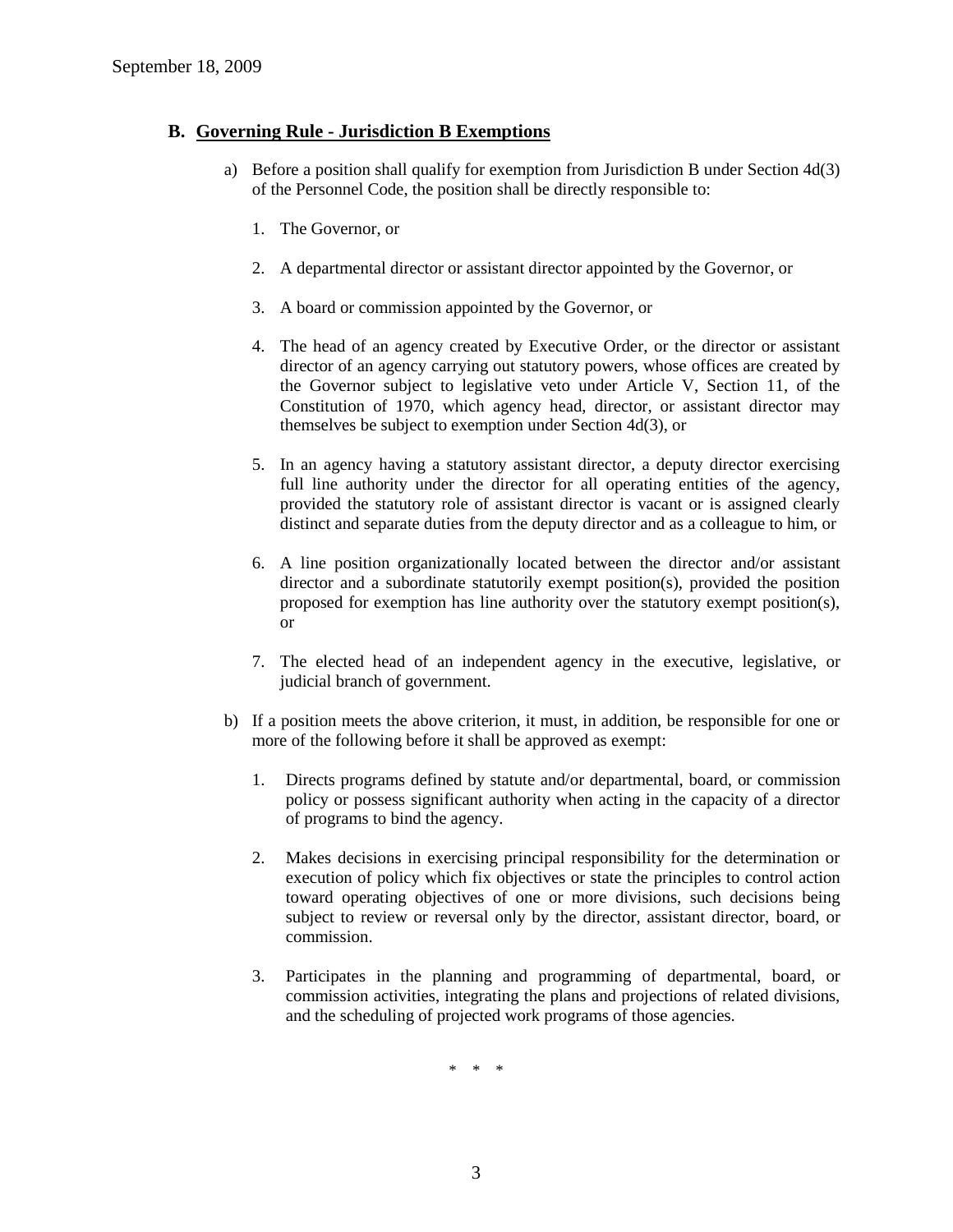# **C. Requests for 4d(3) Exemption**

• Regarding Item C, Executive Director Daniel Stralka reported that this request is for the Assistant Deputy Director of the Bureau of Energy Assistance in the Department of Commerce and Economic Opportunity (DCEO), a position that reports to the Deputy Director who in turn reports to the agency Director. To meet the reporting requirement, this Deputy Director would have to be considered the equivalent of a statutory assistant director.

The agency expanded the Bureau of Energy Assistance due to Executive Order #2 of 2009 which transferred the Low Income Home Energy Assistance Program (LIHEAP) and the Illinois Home Weatherization program from Department of Healthcare and Family Services to DCEO. With the addition of these new programs, DCEO reorganized this Bureau into an independent Bureau which it believes warrants a 4d(3) Assistant Deputy Director. DCEO presently has seven such Bureaus with  $4d(3)$  assistant deputy directors. Many of these are the same positions that were up for rescission last month and were continued until November's meeting. Its justification for this request is solely the addition of these two programs, though it is not specifically putting them under this position. Rather, it is giving this position broad but significant policy-making and implementing responsibilities over all programs within the Bureau as well as the authority to serve as the Deputy Director in his or her absence. This is similar to other Assistant Deputy Directors in the agency that have previously been approved for 4d(3) exemption so the Staff recommended approval of this request. Executive Director Stralka noted that it does not appear that the Department of Healthcare and Family Services had a 4d(3) exempt position directly responsible for these programs while under its authority.

Bridget Devlin added that with the addition of funding from the American Reinvestment and Recovery Act, the number of grantees under these programs is increasing from 30 to 200. She also noted that the Bureau structure has the Deputy Director located in Chicago while this Assistant Deputy Director position will be located in Springfield.

- As to Item D, Executive Director Stralka reported that this request is for the Deputy  $\bullet$ Director of the Illinois Law Enforcement Training & Standards Board, a position that reports to the Executive Director. This position is the only Deputy Director position at the Board and has principal policy responsibility for training programs and the general operation of the Board as well as its chief labor relations administrator and personnel officer. For these reasons, the Staff recommended approval of this request. Kevin McClain, Executive Director of the Board, confirmed these representations. Upon inquiry from Commissioner Peterson as to the skills required for this position, Kevin McClain indicated that the successful candidate will have prior experience serving as a Sheriff or other chief law enforcement officer.
- As to Item E, Executive Director Stralka indicated that the agency had requested that  $\bullet$ this matter be continued until the October meeting and the Staff concurred with this request.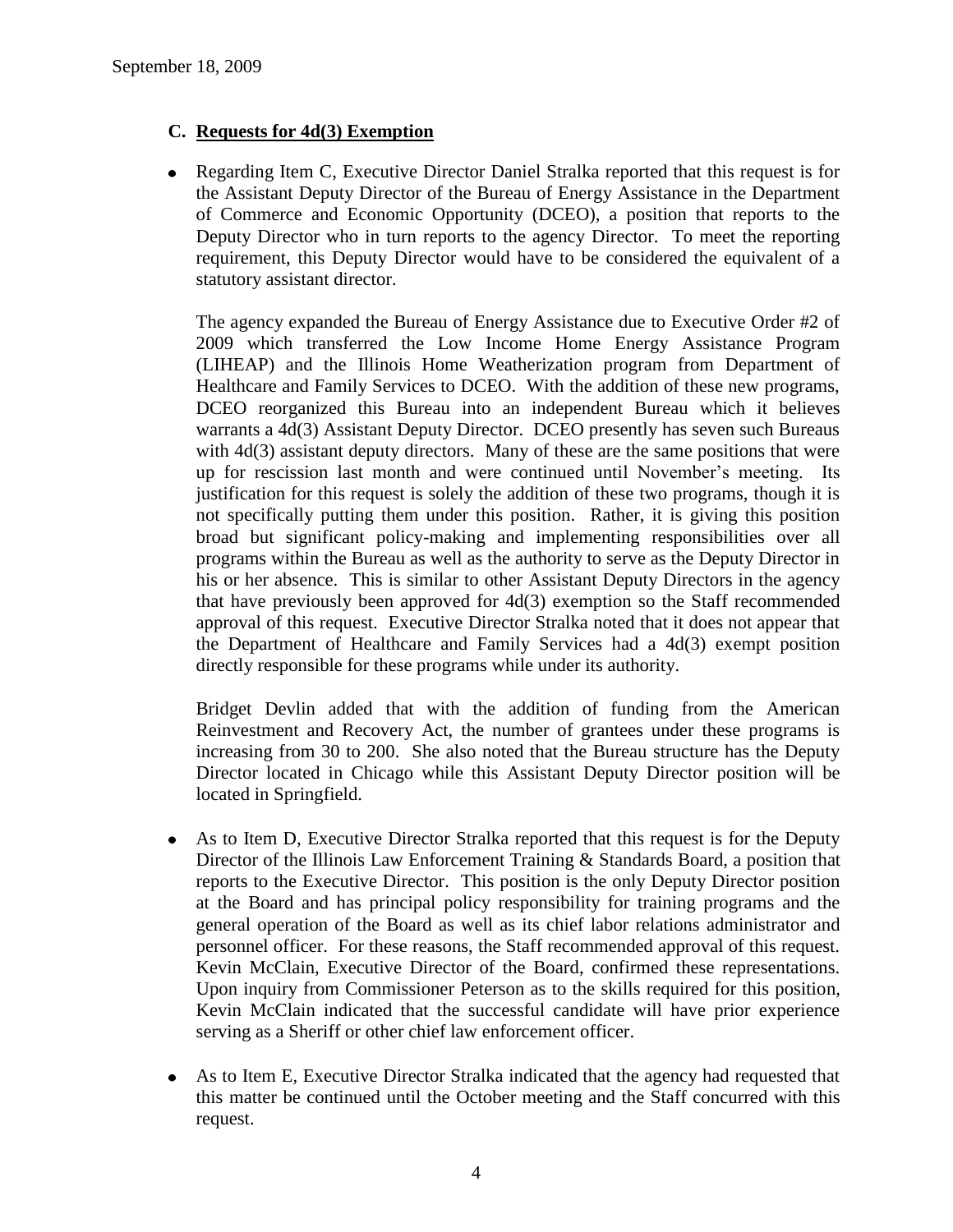Executive Director Stralka then noted that Commission Staff has traditionally been more wary of exemption requests for positions such as Items C and  $E -$  Assistant Deputy Directors of agency programs – that are two levels removed from an agency director simply due to the statutory requirement that all exemption requests be for "principal" policy developers or implementers. Due to the existence of a Deputy Director for the program which has already been granted  $4d(3)$  exempt status, it can prove difficult to identify the basis for exemption for the Assistant Deputy Director in such cases. As a general principal, the further removed a position is from the Director the less likely it is to be able to satisfy the "principality" requirement. While such requests have been approved over the life of the Personnel Code, the recent increase in the State Labor Board approving bargaining units that include such positions – and the fact that the State Labor Board has not been excluding 4d(3) positions from these bargaining units – has added another dimension to the Staff analysis of these positions. That is to inquire whether the position is the subject of a bargaining unit petition or has been included in a bargaining unit. As a general principle, inclusion of a position in a bargaining unit will preclude a favorable Staff recommendation on any 4d(3) request.

# **IT WAS MOVED BY COMMISSIONER PETERSON, SECONDED BY COMMISSIONER DALIANIS, AND THE MOTION ADOPTED 5-0 TO GRANT AND CONTINUE THE REQUESTS FOR 4D(3) EXEMPTION FOR THE FOLLOWING POSITIONS:**

**The following 4d(3) exemption requests were granted on September 18, 2009:**

| <b>Position Number</b>  | 40070-42-05-000-05-01                        |
|-------------------------|----------------------------------------------|
| <b>Position Title</b>   | Senior Public Service Administrator          |
| Bureau/Division         | <b>Bureau of Energy Assistance</b>           |
| <b>Functional Title</b> | <b>Assistant Deputy Director</b>             |
| Incumbent               | Vacant                                       |
| Supervisor              | Deputy Director, who reports to the Director |
| Location                | <b>Sangamon County</b>                       |

#### **C. Illinois Dept. of Commerce and Economic Opportunity**

#### **D. Illinois Law Enforcement Training and Standards Board**

| <b>Position Number</b>  | 40070-50-88-100-00-01               |  |
|-------------------------|-------------------------------------|--|
| <b>Position Title</b>   | Senior Public Service Administrator |  |
| Bureau/Division         | Administration                      |  |
| <b>Functional Title</b> | Deputy Director                     |  |
| Incumbent               | Vacant                              |  |
| Supervisor              | <b>Executive Director</b>           |  |
| Location                | <b>Sangamon County</b>              |  |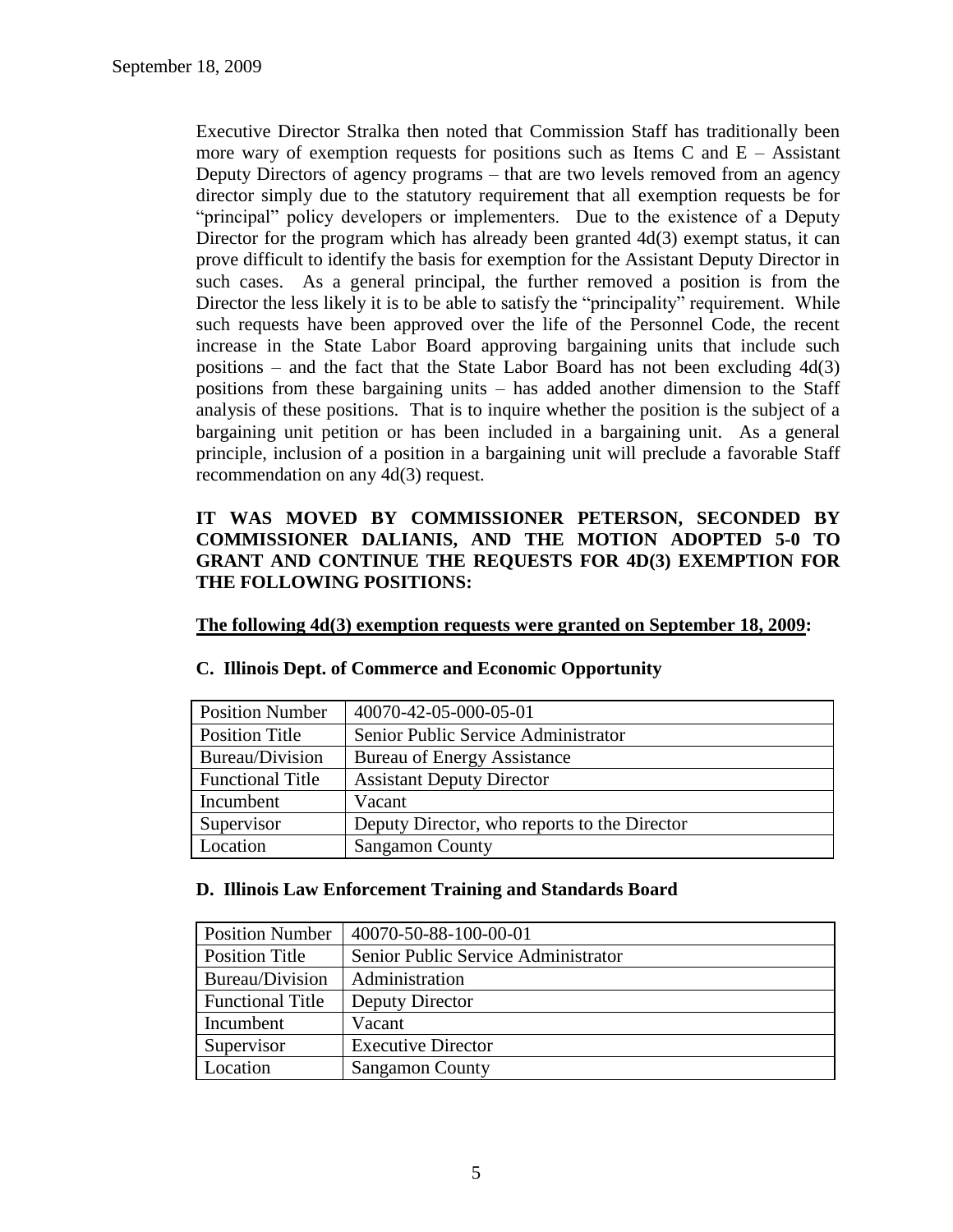### **The following 4d(3) exemption request was continued on September 18, 2009:**

#### **E. Illinois Department of Public Health**

| <b>Position Number</b>  | 40070-20-09-200-00-01                            |
|-------------------------|--------------------------------------------------|
| Position Title          | Senior Public Service Administrator              |
| Bureau/Division         | Office of Preparedness & Response                |
| <b>Functional Title</b> | Division Chief for Disaster Planning & Readiness |
| Incumbent               | Vacant                                           |
| Supervisor              | Deputy Director who reports to the Director      |
| Location                | <b>Sangamon County</b>                           |

#### V. CLASS SPECIFICATIONS

#### **None submitted**

**IT WAS MOVED BY COMMISSIONER PETERSON, SECONDED BY COMMISSIONER DALIANIS, AND THE MOTION ADOPTED 5-0 TO DISAPPROVE ANY CLASS SPECIFICATIONS RECEIVED BY THE COMMISSION NOT CONTAINED IN THIS REPORT TO ALLOW ADEQUATE STUDY.** 

# VI. MOTION TO GO INTO EXECUTIVE SESSION

**IT WAS MOVED BY COMMISSIONER PETERSON, SECONDED BY COMMISSIONER DALIANIS, AND BY ROLL CALL VOTE THE MOTION ADOPTED 5-0 TO HOLD AN EXECUTIVE SESSION PURSUANT TO SUBSECTIONS 2(c)(1), 2(c)(4), AND 2(c)(11) OF THE OPEN MEETINGS ACT.** 

| <b>KOLKER</b>   | YES  | <b>EWELL</b>    | YES. |
|-----------------|------|-----------------|------|
| <b>PETERSON</b> | YES. | <b>DALIANIS</b> | YES  |
| <b>BUKRABA</b>  | YES. |                 |      |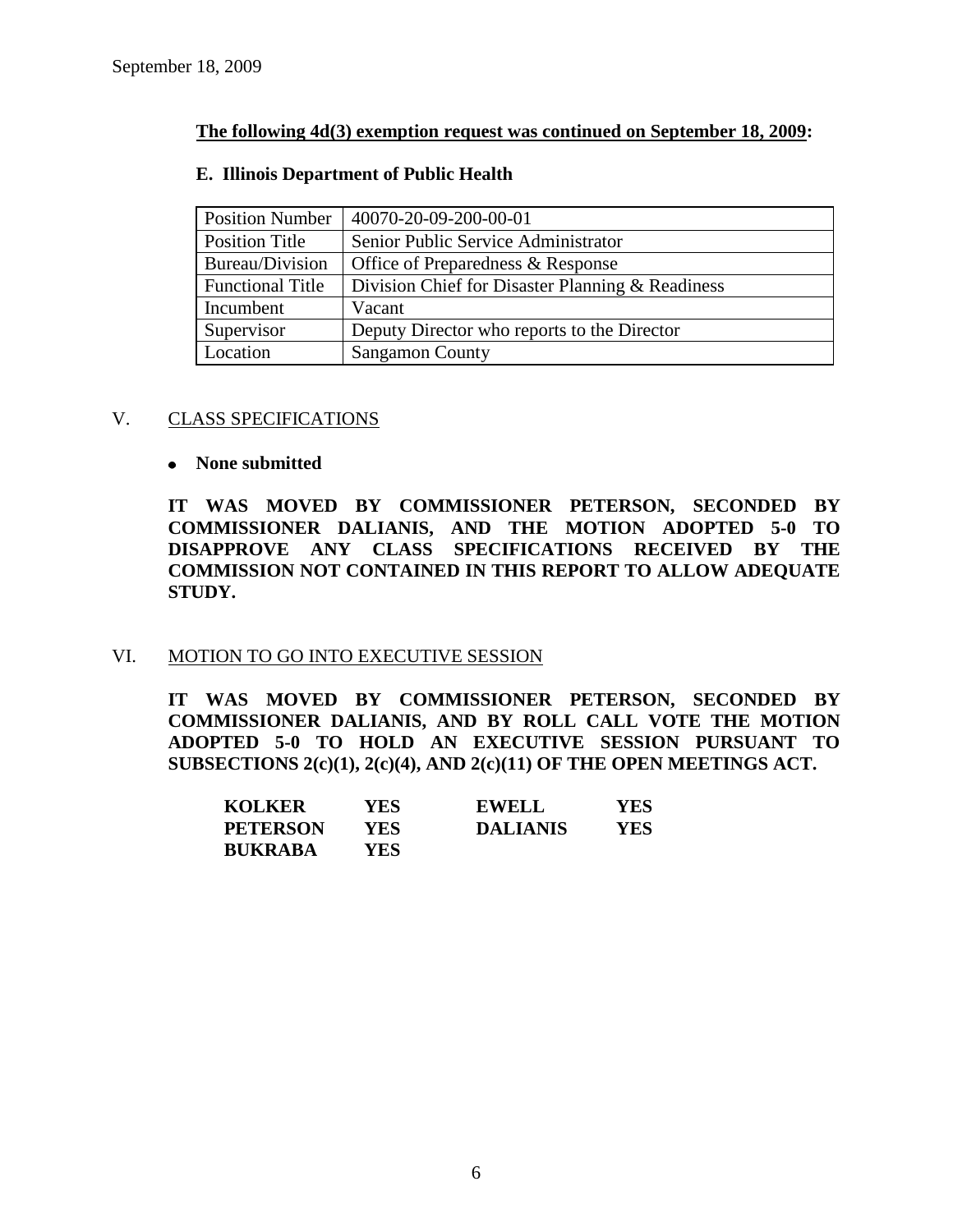#### VII. RECONVENE MEETING

Upon due and proper notice the regular meeting of the Illinois Civil Service Commission was reconvened at 160 North LaSalle Street, Suite S-901, Chicago, Illinois at 11:32 a.m.

#### PRESENT

Chris Kolker, Chairman; Raymond W. Ewell, Barbara J. Peterson, Betty A. Bukraba (via telephone), and Ares G. Dalianis, Commissioners; Daniel Stralka, Executive Director; and Andrew Barris, Assistant Executive Director (via telephone).

#### VIII. NON-MERIT APPOINTMENT REPORT

The Personnel Code permits non-merit appointments for a limited period of time, i.e., emergency appointments shall not exceed 60 days and shall not be renewed, and positions shall not be filled on a temporary or provisional basis for more than six months out of any twelve-month period. Consecutive non-merit appointments are not violative of the Code, however, they do present a possible evasion of merit principles and should be monitored. Set forth below is the number of consecutive non-merit appointments made by each department. These statistics are from the Department of Central Management Services' Consecutive Non-Merit Report.

| Agency                                  | 7/31/09                | 8/31/09        | 8/31/08 |
|-----------------------------------------|------------------------|----------------|---------|
| Aging                                   |                        |                | $_{0}$  |
| Agriculture                             |                        | 5              | 3       |
| <b>Arts Council</b>                     |                        | 0              |         |
| <b>Central Management Services</b>      |                        | 0              | 3       |
| <b>Children and Family Services</b>     | 11                     | 10             |         |
| <b>Criminal Justice Authority</b>       |                        |                |         |
| <b>Employment Security</b>              | 10                     | 10             |         |
| <b>Healthcare and Family Services</b>   | 12                     | 13             | 13      |
| <b>Historic Preservation</b>            |                        |                | 0       |
| <b>Human Services</b>                   |                        |                | 3       |
| <b>Investment Board</b>                 | 0                      | 0              |         |
| <b>Natural Resources</b>                | 40                     | 37             | 25      |
| Property Tax Appeal Board               | $\mathfrak{D}_{\cdot}$ | $\mathfrak{D}$ |         |
| <b>State Fire Marshal</b>               | 0                      |                | 0       |
| <b>State Retirement Systems</b>         | $\mathbf{\Omega}$      | 0              |         |
| Transportation                          |                        | 8              | 15      |
| Veteran's Affairs                       |                        |                | 0       |
| <b>Workers' Compensation Commission</b> |                        | 0              | 4       |
| Totals                                  | 84                     | 91             | 85      |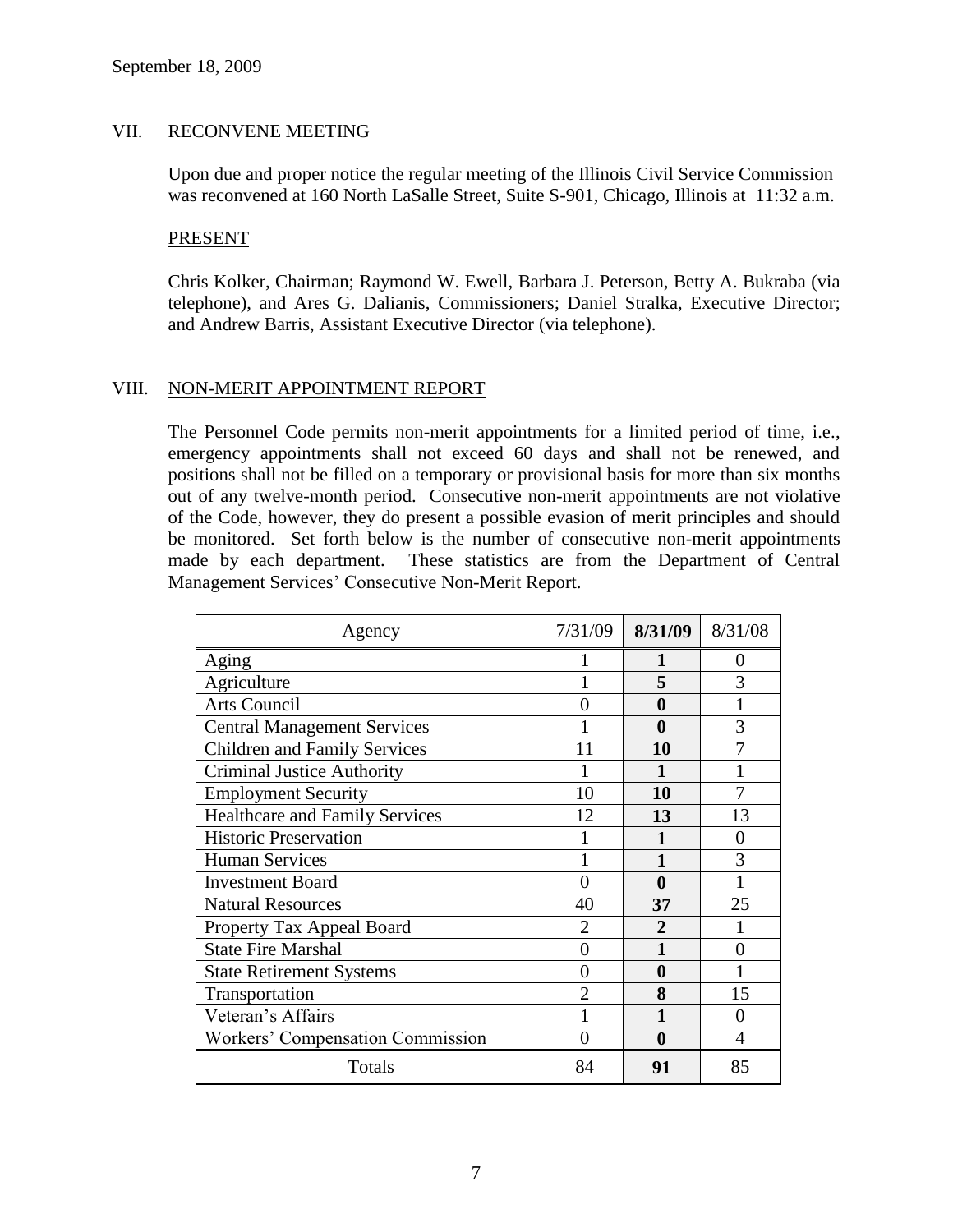### IX. PUBLICLY ANNOUNCED DECISIONS RESULTING FROM APPEAL

# **DISCHARGE**

#### **DA-19-09**

| Employee  | Lawrence D. Dickens                    | Appeal Date             | 12/02/08                                             |
|-----------|----------------------------------------|-------------------------|------------------------------------------------------|
| Agency    | <b>DHS</b>                             | Decision Date           | 09/04/09                                             |
| Type      | Discharge                              | ALJ                     | Daniel Stralka                                       |
| Change(s) | Conduct unbecoming<br>a state employee | Recommended<br>Decision | Charges are proven but warrant<br>90-day suspension. |

**IT WAS MOVED BY COMMISSIONER PETERSON, SECONDED BY COMMISSIONER DALIANIS, AND BY ROLL CALL VOTE OF 5-0, THE MOTION ADOPTED TO AFFIRM AND ADOPT THE ADMINISTRATIVE LAW JUDGE'S RECOMMENDED DECISION THAT THE WRITTEN CHARGE FOR DISCHARGE WAS PROVEN BUT WARRANTS A 90-DAY SUSPENSION BECAUSE OF THE UNIQUE FACTUAL CIRCUMSTANCES SURROUNDING THE DISCHARGE (INCLUDING DICKENS' 18 YEARS OF CONTINUOUS SERVICE, HIS ACCEPTABLE PERFORMANCE RECORD, HIS DISCIPLINE HISTORY AS ANALYZED IN THE RECOMMENDED DECISION AND THE FACT HE SOUGHT VOLUNTARY COUNSELING).** 

**THE AGENCY'S RESPONSE FILED SEPTEMBER 15, 2009 TO THE RECOMMENDED DECISION OF THE ADMINISTRATIVE LAW JUDGE REFERENCES A PROVISION OF THE HEALTHCARE WORKER BACKGROUND CHECK ACT THAT PROHIBITS THE AGENCY FROM RETAINING IN EMPLOYMENT ANY INDIVIDUAL CONVICTED OF DOMESTIC BATTERY AS THE RESPONDENT WAS IN THIS APPEAL. DICKENS FILED A HANDWRITTEN REPLY TO THIS DOCUMENT OBJECTING TO THE AGENCY'S ATTEMPT TO INTRODUCE NEW EVIDENCE AND ARGUMENT IN THIS MATTER THROUGH ITS RESPONSIVE BRIEF.** 

**DICKENS' OBJECTION IS WELL TAKEN. THE RECORD INDICATES THAT NO REFERENCE TO ANY PROVISION OF THE HEALTHCARE WORKER BACKGROUND CHECK ACT WAS MADE DURING THE HEARING OR CLOSING STATEMENTS. PRIOR TO THE ORAL CLOSING STATEMENTS, THE ADMINISTRATIVE LAW JUDGE CLOSED THE PROOFS BY STATING THAT THE RECORD WAS COMPLETE. THEREFORE, ANY REFERENCE TO THE HEALTHCARE WORKER BACKGROUND CHECK ACT IN THE AGENCY'S RESPONSE TO THE RECOMMENDED DECISION OF THE ADMINISTRATIVE LAW JUDGE IS STRICKEN AS BEING UNTIMELY AND AS NOT BEING IN ACCORDANCE WITH PRINCIPLES OF DUE PROCESS AND GENERALLY RECOGNIZED PRINCIPLES OF ADMINISTRATIVE LAW SINCE DICKENS WAS NOT PROVIDED AN OPPORTUNITY TO RESPOND**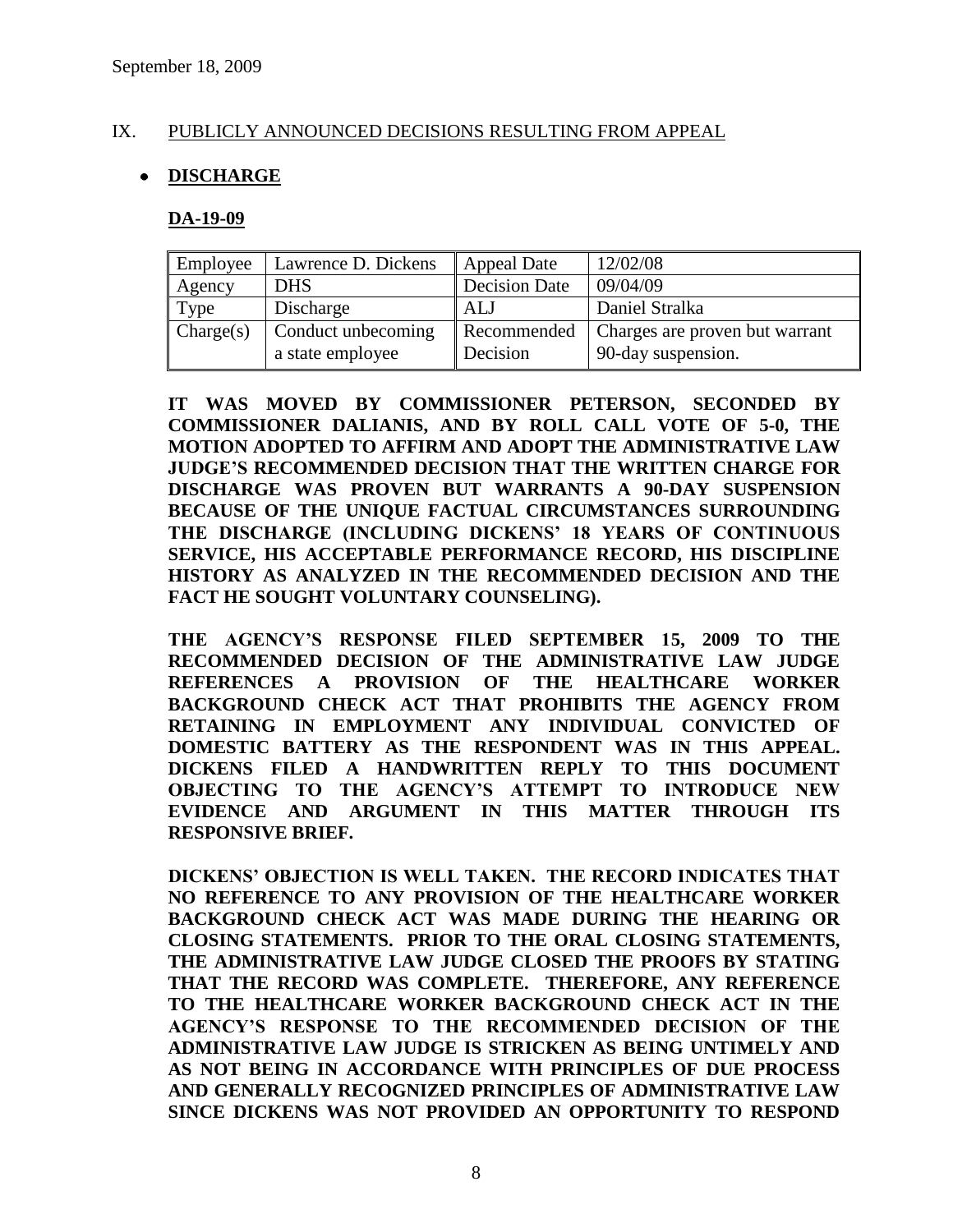# **TO THE AGENCY'S ARGUMENTS IN FAVOR OF ITS APPLICATION IN THIS MATTER. IN ADDITION, THE AGENCY NEVER MADE A MOTION TO REOPEN THE PROOFS FOR THIS NEW EVIDENCE TO PROPERLY BE MADE PART OF THE RECORD.**

| <b>KOLKER</b>   | YES. | <b>EWELL</b>    | YES |
|-----------------|------|-----------------|-----|
| <b>PETERSON</b> | YES. | <b>DALIANIS</b> | YES |
| <b>BUKRABA</b>  | YES. |                 |     |

#### **DISCHARGE**

#### **DA-39-09**

| Petitioner | LaWand Lampkins                        | <b>Appeal Date</b>      | 05/26/09                                     |
|------------|----------------------------------------|-------------------------|----------------------------------------------|
| Agency     | <b>DHS</b>                             | <b>Decision Date</b>    | 09/04/09                                     |
| Type       | Discharge                              | ALJ                     | <b>Andrew Barris</b>                         |
| Change(s)  | Conduct unbecoming<br>a state employee | Recommended<br>Decision | Charges are proven and warrant<br>discharge. |

**IT WAS MOVED BY COMMISSIONER DALIANIS, SECONDED BY COMMISSIONER BUKRABA, AND BY ROLL CALL VOTE OF 5-0, THE MOTION ADOPTED TO AFFIRM AND ADOPT THE ADMINISTRATIVE LAW JUDGE'S RECOMMENDED DECISION THAT THE WRITTEN CHARGES FOR DISCHARGE HAVE BEEN PROVEN AND DO WARRANT DISCHARGE FOR THE REASONS SET FORTH IN THE RECOMMENDED DECISION DATED SEPTEMBER 4, 2009.**

| <b>KOLKER</b>   | YES  | <b>EWELL</b>    | YES |
|-----------------|------|-----------------|-----|
| <b>PETERSON</b> | YES- | <b>DALIANIS</b> | YES |
| <b>BUKRABA</b>  | YES- |                 |     |

#### X. APPEALS DISPOSED OF WITHOUT DECISION ON THE MERITS

# **DISMISSED**

#### **RV-41-08**

| Employee   | Gregory D. Douglas                                    | <b>Appeal Date</b>   | 4/09/08                                                 |
|------------|-------------------------------------------------------|----------------------|---------------------------------------------------------|
| Agency     | <b>CMS</b>                                            | <b>Decision Date</b> | 8/26/09                                                 |
| Type       | <b>Rule Violation</b>                                 | ALJ                  | <b>Andrew Barris</b>                                    |
| Allegation | Violation of Section<br>304.10 Public Records Finding | <b>Proposed</b>      | Dismissed subject to Commission<br>approval; withdrawn. |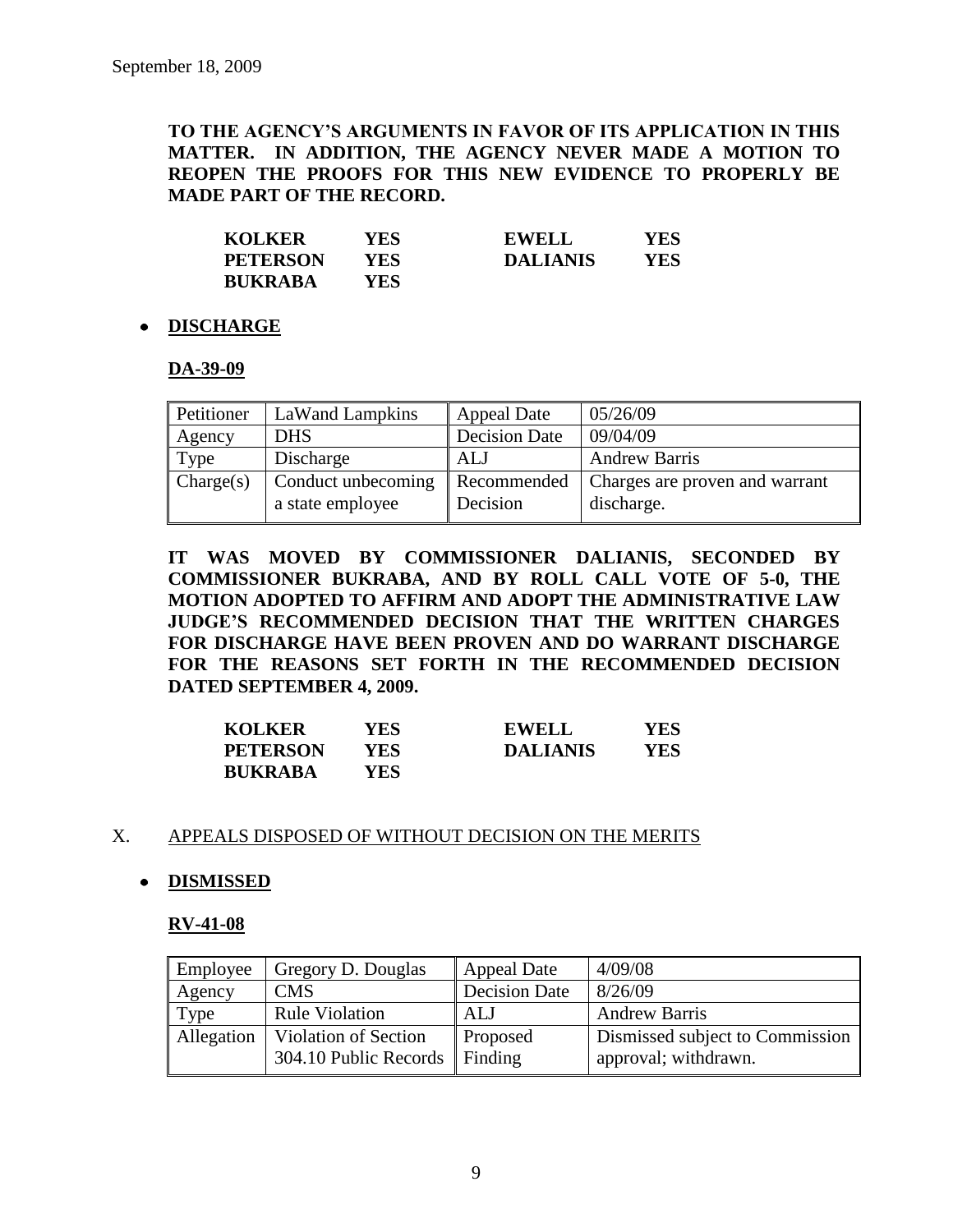# **DISMISSED**

#### **DA-45-09**

| Employee  | David A. Adams       | <b>Appeal Date</b>   | 6/16/09                         |
|-----------|----------------------|----------------------|---------------------------------|
| Agency    | <b>DES</b>           | <b>Decision Date</b> | 8/13/09                         |
| Type      | Discharge            | ALJ                  | Daniel Stralka                  |
| Change(s) | Violation of Code of | Recommended          | Dismissed subject to Commission |
|           | Ethics               | Decision             | approval; withdrawn (settled).  |

**IT WAS MOVED BY COMMISSIONER DALIANIS, SECONDED BY COMMISSIONER EWELL, AND BY ROLL CALL VOTE OF 5-0, THE MOTION ADOPTED TO AFFIRM AND ADOPT THE ADMINISTRATIVE LAW JUDGES' PROPOSED FINDING AND RECOMMENDED DECISION TO DISMISS THE APPEALS OF GREGORY DOUGLAS AND DAVID ADAMS.**

| <b>KOLKER</b>   | YES- | <b>EWELL</b>    | YES |
|-----------------|------|-----------------|-----|
| <b>PETERSON</b> | YES. | <b>DALIANIS</b> | YES |
| <b>BUKRABA</b>  | YES- |                 |     |

#### XI. REPORT ON THE TREATMENT OF PRIOR DISCIPLINARY INCIDENTS WHICH ARE THE SUBJECT OF PENDING GRIEVANCES

It was the consensus of the Commission that this matter be carried over until the October 16, 2009 meeting.

#### XII. STAFF REPORT

Executive Director Daniel Stralka reported that:

- He met with Chad Fornoff, Executive Director of the Executive Ethics Commission, and Ray Watson, Executive Director of the Secretary of State Merit Commission to discuss recent amendments to the Ethics Act and how they affect the Civil Service Commission. He then subsequently met with representatives of the Governor's legislative office to discuss various legislative initiatives and issues.
- The SECA campaign began September 11 and concludes on November 6. Beckie Daniken, our agency's SECA representative, will be forwarding pledge forms which may be turned in at the October meeting.